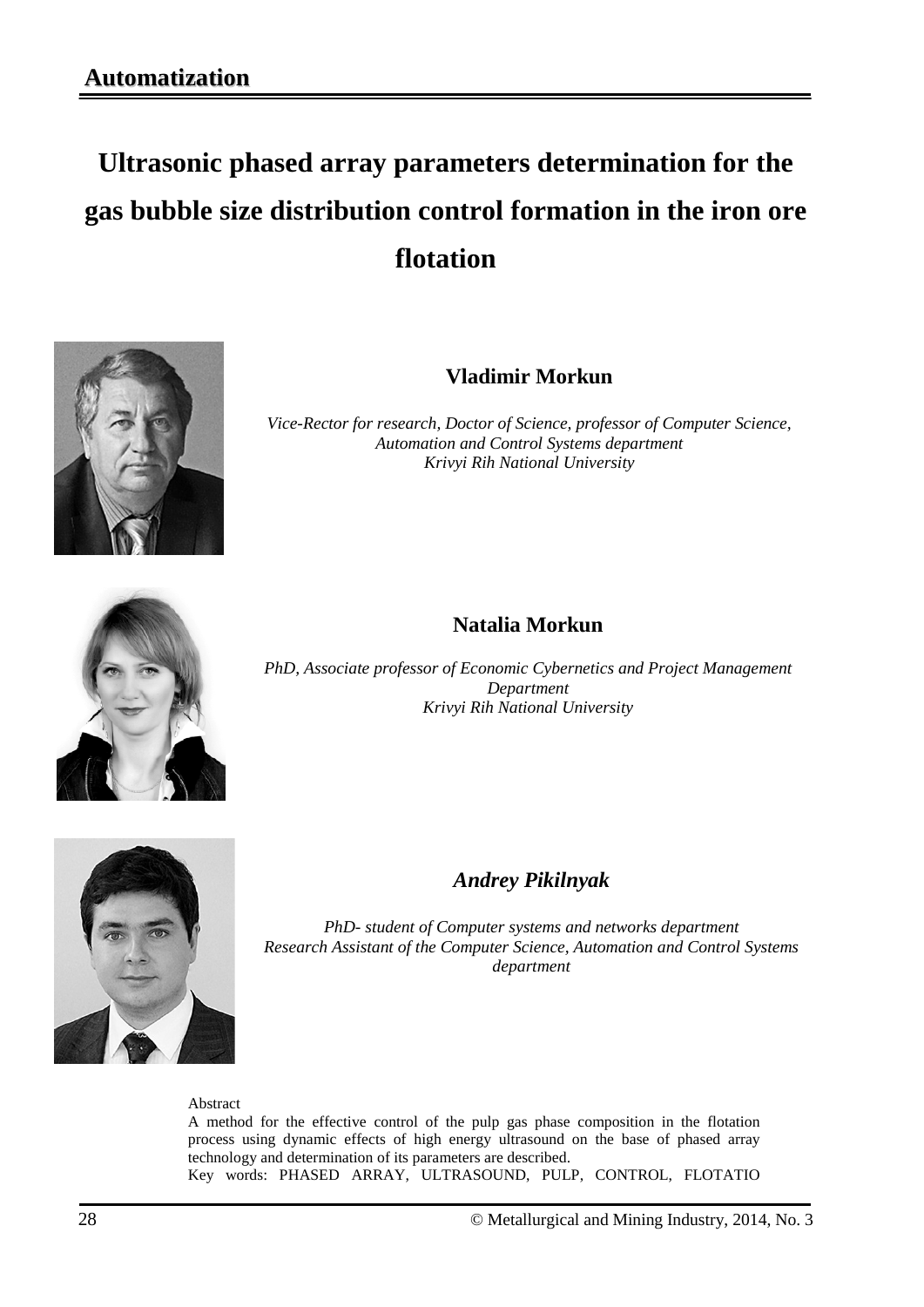## **Introduction**

Flotation is the most widely used separation process in the processing industries and is the most complete and versatile mineral processing operation.

The existing methods and automatic systems of flotation process control does not allow to efficiently control the gas phase parameters in terms of changing characteristics, medium parameters and equipment state.

For an understanding of the physical processes that determine flotation the accurate information about the gas phase parameters, the most important of which are the size and bubbles size distribution is required. These parameters are strongly dependent on the various operational, technical, physical and chemical factors, the effects of which should be considered in flotation process modeling [2,3].

It is known that for the pulp solid phase particle size distribution may exist the optimal gas phase bubbles size distribution in the flotation process.

Thus, the task of research is to form and maintain a specified gas bubble size distribution which would correspond to the ground ore particle size distribution.

#### **Materials and methods**

To form the required gas bubble size distribution function, which would conform with the pulp solid phase particle size distribution in the flotation process, it is proposed to affect on the pulp flow with high-energy ultrasonic wave with given frequency and amplitude, resulting in a gas bubbles concentration change, and redistribution of their size. Character of redistribution depends on the size of the bubbles themselves, the frequency and amplitude of the incident radiation. Increasing the frequency and amplitude to the values at which the transition cavitation starts, bubble size will decrease due to crushing of larger bubbles. When decreasing the amplitude and frequency the bubbles will rise due to coalescence of smaller bubbles [4].

To solve this task, let's form the control action based on the dynamic effects of highenergy ultrasound using phased array technology, the main feature of which is computer-controlled driving pulses amplitude and phase of the individual piezoelectric elements in multielement transducer to control the parameters of the ultrasound beam, for example, angle, focal length, focal spot size [5,6].

Taking into account the above in the proposed method using the ultrasonic phased array mounted on the external wall of the flotation machine chamber, in the working area, at each current moment of time we generate the high energy ultrasound effect with a given frequency 0.7 - 2.5 MHz, (because the value lower than 0.7 MHz does not give a stable effect of bubble size changes, which is caused by the extreme nature of cavitation, and a value above 2.5 MHz is not affect the change of necessary indicators) and the pressure amplitude of  $10^2$  - $5.10^6$  Pa, (because the value lower  $10^2$  Pa not sufficient to effectively control the gas phase, and the values above  $5·10<sup>6</sup>$  Pa not give quality indicators growth), wich focused on the window in the interchamber septum. The gas bubbles which formed in the aeration step, after impeller dispersing are exposed to focused ultrasound, which leads to variations in their concentration and desired size redistribution in the pulp flow.

To focus precisely on the window in the interchamber septum it is necessary to calculate the parameters of a phased array and to construct its directivity pattern.

The acoustical pressure of the array was calculated by modeling every element of the array as an independent simple source and summing the contribution of each simple source at each point in the field. The acoustic pressure  $p(x, y, z)$  at a specific point  $(x, y, z)$  in the field due to a simple source was calculated using the Rayleigh-Sommerfeld equation [7,8]

$$
p_i(x, y, z) = \sqrt{\frac{2W\rho}{cA}} \left(\frac{fS}{d}\right) e^{\left\{\left(\phi - \frac{2\pi d}{\lambda}\right) i - d\alpha\right\}} (1)
$$

where *W* - is total acoustical power output from the array,  $\rho$  – is density of the medium,  $c$  – is speed of sound in the medium,  $A -$  is active transducer aperture,  $f -$  is frequency,  $S -$  is area formed by source,  $d -$  is distance from the source to the point  $(x, y, z)$ ,  $\varphi$  – is phase of oscillation,  $\lambda$ – is wavelength, and  $\alpha$  – is attenuation in the medium.

The active aperture (the total length of the array) is calculated by the following formula [6].

$$
A = n \cdot e + g \cdot (n-1) \qquad (2)
$$

where  $A$  - is active aperture;  $g -$  is gap between nearest elements; *e* – is width of one element (typically  $e < \lambda / 2$ );  $n -$  is number of elements.

Active aperture projection onto a plane seen along the refracted rays (effective active aperture  $A_{\text{eff}}$ ) is given by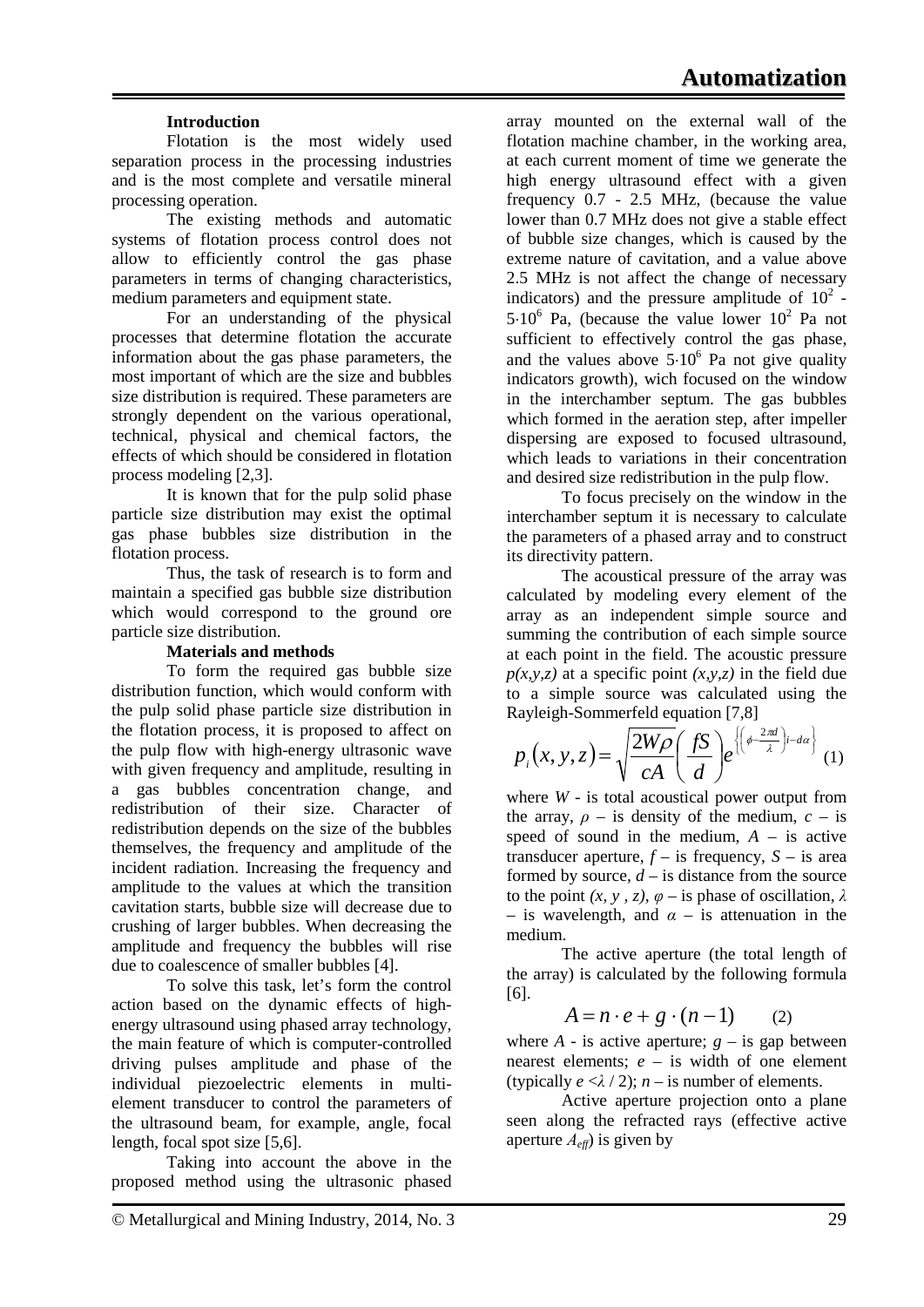$$
A_{\text{eff}} = \frac{A \cdot \cos \beta_{\text{R}}}{\cos \alpha_{\text{I}}} \tag{3}
$$

Recommended passive aperture is determined by probe frequency and the focal depth range as follows

$$
W = 1.4 \big[ \lambda \big( F_{\min} + F_{\max} \big) \big]^{0.5} \tag{4}
$$

Its contribution to the focal depth (nearfield length) is given (for nonfocused probes) by formula (5)

$$
N_0 = \frac{\left(A^2 + W^2\right)\left(0.78 - 0.27W/A\right)}{\pi\lambda}(5)
$$

Array pitch of *p* is determined by the formula:

$$
p = e + g \ (6)
$$

where  $g -$  is the element gap;  $e -$  is the element width.

The maximum width of a single element, which is determined by the maximum beam refracted angle by electronic control *emax* can be represented as follows

$$
e_{\text{max}} = \frac{0.514 \cdot \lambda}{\sin \alpha_{R_{\text{max}}}} \quad (7)
$$

Note that the beam width is dependent on the focal length and the angle of entry.

A focused beam is characterized by the focusing factor or normalized focus depth

$$
S_{ac} = \frac{F_{ac}}{N_0} \quad (8)
$$

with  $0 < S_{ac} < 1$  and  $F_{ac} < N_0$ , and  $F_{ac}$  – is the actual focal depth.

An optical focus point is defined by

$$
F_{_{opt}} = \frac{R}{1 - \left(v_{_{test\cdot piece}} / v_{_{lens}}\right)} \quad (9)
$$

where *R -* lens curvature radius.

The optical focusing factor is defined by

$$
S_{_{opt}}=\frac{F_{_{opt}}}{N_{_0}}\ (10)
$$

The net pressure due to all the elements was determined by summing the effects of each simple source:

$$
P_{net}(x, y, z) = \sum_{i=1}^{n} p_i(x, y, z) \quad (11)
$$

The net power deposition at point  $(x,y,z)$  was the result of the attenuation [5]

$$
q(x, y, z) = \frac{\alpha P_{net}^2(x, y, z)}{\rho c}
$$
 (12)

The total energy at a point  $(x, y, z)$  is given by [8,9]

$$
I(x, y, z) = \frac{p^{2}(x, y, z)}{2\rho c}
$$
 (13)

where  $I(x, y, z)$  - intensity at the point  $(x, y, z)$ , W⋅m  $^{-2}$ 

The phase of each element of the array was determined by

$$
\phi_i = \frac{360^{\circ}}{\lambda} (d_i - d_{\rm o}) - 360^{\circ} n \quad (14)
$$

where  $\varphi_i$  is phase of element *i* in degrees,  $d_i$  is distance from the center of element *i* to the focus,  $d_0$  is the focus depth, *n* is an integer used to maintain  $0 \le \varphi_i \le 360^\circ$ .

#### **3. Results**

Normalized directivity pattern for a rectangular array with  $Z = 16$  elements equally spaced from each other  $d = 0.6$  mm in the plane (Fig. 1) used in the simulation with software and hardware tools TAC (Transducer Array Calculation) [10] is presented on Fig. 2.







**Figure 2** Directivity pattern of a rectangular phased array with *Z*=16,  $\varphi = 0^{\circ}$